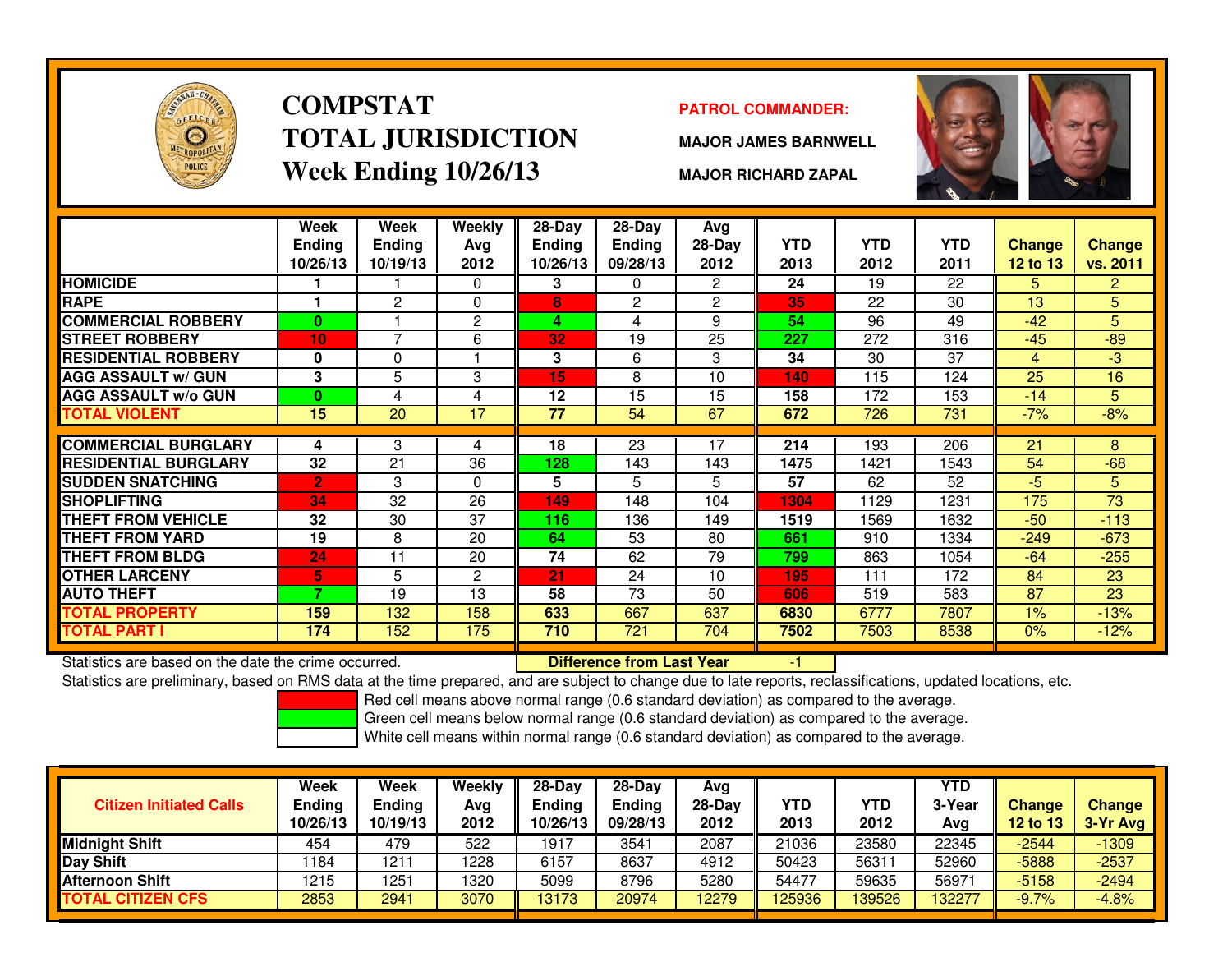

### **COMPSTATPRECINCT COMMANDER:**<br>
PRECINCT COMMANDER: **WEST CHATHAM PRECINCTWeek Ending 10/26/13**

**CAPT. PHILIP REILLEY**



|                             | Week           | Week           | Weekly         | 28-Day        | 28-Day         | Avg            |            |            |                |                |                |
|-----------------------------|----------------|----------------|----------------|---------------|----------------|----------------|------------|------------|----------------|----------------|----------------|
|                             | <b>Ending</b>  | <b>Ending</b>  | Avg            | <b>Ending</b> | <b>Ending</b>  | 28-Day         | <b>YTD</b> | <b>YTD</b> | <b>YTD</b>     | <b>Change</b>  | <b>Change</b>  |
|                             | 10/26/13       | 10/19/13       | 2012           | 10/26/13      | 09/28/13       | 2012           | 2013       | 2012       | 2011           | 12 to 13       | vs. 2011       |
| <b>HOMICIDE</b>             | 0              | 0              | $\Omega$       | 0             | 0              | $\Omega$       |            | $\Omega$   | $\overline{2}$ |                | $-1$           |
| <b>RAPE</b>                 | 0              | 0              | $\Omega$       | 0             | $\Omega$       |                | 6          | 8          | 6              | $-2$           | $\overline{0}$ |
| <b>COMMERCIAL ROBBERY</b>   | $\mathbf{0}$   |                | 0              | $\mathbf{2}$  | $\Omega$       | $\overline{2}$ | 6          | 18         | 10             | $-12$          | $-4$           |
| <b>STREET ROBBERY</b>       | 0              |                |                | $\mathbf{2}$  | $\overline{2}$ | 3              | 23         | 33         | 37             | $-10$          | $-14$          |
| <b>RESIDENTIAL ROBBERY</b>  | 0              | 0              | $\Omega$       | 0             | $\Omega$       | $\Omega$       | 5          | 5          | 5              | $\Omega$       | $\overline{0}$ |
| <b>AGG ASSAULT w/ GUN</b>   | $\bf{0}$       | $\mathbf{0}$   | 0              | $\mathbf{2}$  | $\Omega$       |                | 14         | 12         | 26             | $\overline{2}$ | $-12$          |
| <b>AGG ASSAULT w/o GUN</b>  | 0              | 0              |                |               | 2              | $\overline{c}$ | 26         | 22         | 30             | 4              | $-4$           |
| <b>TOTAL VIOLENT</b>        | $\bf{0}$       | $\overline{2}$ | $\overline{2}$ | 7             | 4              | 9              | 81         | 98         | 116            | $-17%$         | $-30%$         |
|                             |                |                |                |               |                |                |            |            |                |                |                |
| <b>COMMERCIAL BURGLARY</b>  | 0              | 0              |                |               | 3              | 3              | 25         | 27         | 24             | $-2$           |                |
| <b>RESIDENTIAL BURGLARY</b> | $\overline{7}$ | 6              | 6              | 25            | 26             | 23             | 251        | 232        | 234            | 19             | 17             |
| <b>SUDDEN SNATCHING</b>     | $\bf{0}$       |                | $\Omega$       |               | $\Omega$       |                |            | 10         | 5              | $-9$           | $-4$           |
| <b>SHOPLIFTING</b>          | 3              | $\mathbf{2}$   | 2              | 13            | 10             | 10             | 122        | 108        | 130            | 14             | -8             |
| <b>THEFT FROM VEHICLE</b>   | 3              | 6              | 5              | 18            | 30             | 22             | 222        | 222        | 208            | $\Omega$       | 14             |
| <b>THEFT FROM YARD</b>      | 0              |                | 3              |               | 6              | 13             | 78         | 141        | 220            | $-63$          | $-142$         |
| <b>THEFT FROM BLDG</b>      | 3              |                | 3              | 10            | 13             | 12             | 113        | 134        | 161            | $-21$          | $-48$          |
| <b>OTHER LARCENY</b>        | $\bf{0}$       | $\mathbf{0}$   | 0              | $\mathbf{2}$  | 4              | $\mathbf{2}$   | 19         | 18         | 29             |                | $-10$          |
| <b>AUTO THEFT</b>           | $\overline{2}$ | 6              | $\overline{c}$ | 14            | 20             | 7              | 102        | 73         | 120            | 29             | $-18$          |
| <b>TOTAL PROPERTY</b>       | 18             | 23             | 23             | 85            | 112            | 91             | 933        | 965        | 1131           | $-3%$          | $-18%$         |
| <b>TOTAL PART I</b>         | 18             | 25             | 25             | 92            | 116            | 101            | 1014       | 1063       | 1247           | $-5%$          | $-19%$         |

Statistics are based on the date the crime occurred. **Difference from Last Year** 

-49

Statistics are preliminary, based on RMS data at the time prepared, and are subject to change due to late reports, reclassifications, updated locations, etc.

Red cell means above normal range (0.6 standard deviation) as compared to the average.

Green cell means below normal range (0.6 standard deviation) as compared to the average.

|                                | <b>Week</b>               | Week                      | Weekly      | $28-Day$                  | $28-Dav$           | Avg              |                    |             | <b>YTD</b>    |                    |                             |
|--------------------------------|---------------------------|---------------------------|-------------|---------------------------|--------------------|------------------|--------------------|-------------|---------------|--------------------|-----------------------------|
| <b>Citizen Initiated Calls</b> | <b>Ending</b><br>10/26/13 | <b>Ending</b><br>10/19/13 | Avg<br>2012 | <b>Ending</b><br>10/26/13 | Ending<br>09/28/13 | $28-Dav$<br>2012 | <b>YTD</b><br>2013 | YTD<br>2012 | 3-Year<br>Avg | Change<br>12 to 13 | <b>Change</b><br>$3-Yr$ Avg |
| <b>Midnight Shift</b>          | 78                        | 89                        | 100         | 372                       | 682                | 401              | 4132               | 4719        | 4392          | $-587$             | $-260$                      |
| Day Shift                      | 242                       | 250                       | 248         | 2354                      | 1709               | 993              | 10356              | 11260       | 10726         | $-904$             | $-370$                      |
| <b>Afternoon Shift</b>         | 263                       | 256                       | 271         | 1044                      | 1610               | 1086             | 11146              | 12152       | 1646          | $-1006$            | $-500$                      |
| <b>TOTAL CITIZEN CFS</b>       | 583                       | 583                       | 620         | 3770                      | 4001               | 2479             | 25634              | 28131       | 26764         | $-8.9%$            | $-4.2%$                     |
|                                |                           |                           |             |                           |                    |                  |                    |             |               |                    |                             |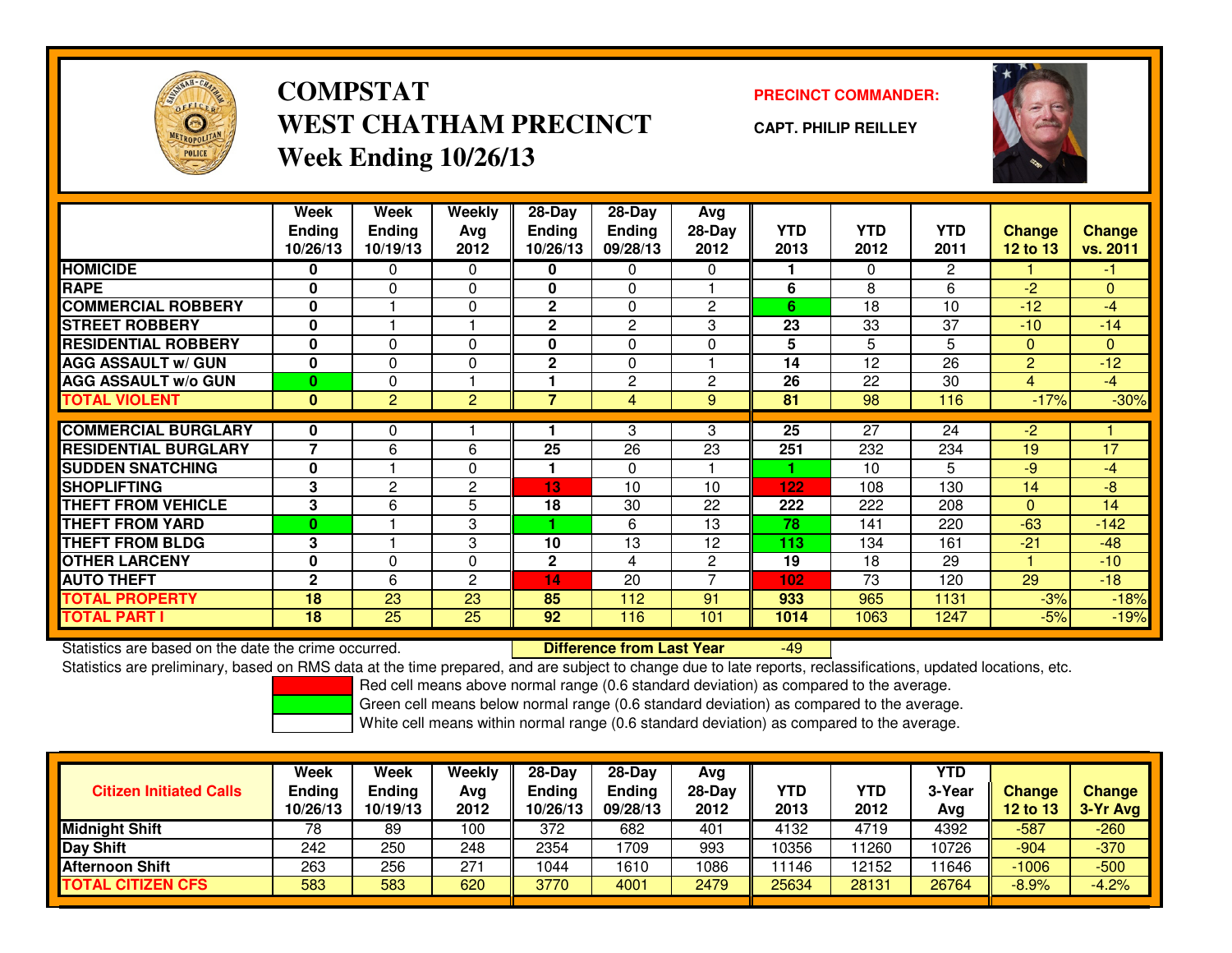

**COMPSTATDOWNTOWN PRECINCTWeek Ending 10/26/13**

### **PRECINCT COMMANDER:**

**CAPT. Ben Herron**

<sup>43</sup>



|                             | Week<br><b>Ending</b><br>10/26/13 | Week<br><b>Ending</b><br>10/19/13 | Weekly<br>Avg<br>2012 | 28-Day<br><b>Ending</b><br>10/26/13 | 28-Dav<br>Ending<br>09/28/13 | Avg<br>28-Day<br>2012 | <b>YTD</b><br>2013 | <b>YTD</b><br>2012 | <b>YTD</b><br>2011 | <b>Change</b><br><b>12 to 13</b> | <b>Change</b><br>vs. 2011 |
|-----------------------------|-----------------------------------|-----------------------------------|-----------------------|-------------------------------------|------------------------------|-----------------------|--------------------|--------------------|--------------------|----------------------------------|---------------------------|
| <b>HOMICIDE</b>             | 0                                 |                                   | 0                     |                                     | 0                            |                       | 9                  |                    | 6                  | $\overline{2}$                   | 3.                        |
| <b>RAPE</b>                 | $\bf{0}$                          | $\Omega$                          | 0                     |                                     | $\Omega$                     | $\Omega$              | 7                  | 5                  | 6                  | $\overline{2}$                   |                           |
| <b>COMMERCIAL ROBBERY</b>   | $\bf{0}$                          | 0                                 | 0                     | $\bf{0}$                            |                              |                       | 10                 | 10                 | 6                  | $\Omega$                         | 4                         |
| <b>STREET ROBBERY</b>       | 5                                 |                                   | 2                     | 12                                  | $\overline{ }$               | 8                     | 86                 | 86                 | 98                 | $\mathbf{0}$                     | $-12$                     |
| <b>RESIDENTIAL ROBBERY</b>  | 0                                 | 0                                 | 0                     |                                     |                              |                       | 7                  | 6                  | 10                 |                                  | $-3$                      |
| <b>AGG ASSAULT W/ GUN</b>   |                                   |                                   |                       | $\mathbf{2}$                        |                              | $\overline{2}$        | 32                 | 21                 | 24                 | 11                               | 8                         |
| <b>AGG ASSAULT w/o GUN</b>  | $\bf{0}$                          |                                   |                       | 3                                   | 5                            | 5                     | 37                 | 52                 | 29                 | $-15$                            | 8                         |
| <b>TOTAL VIOLENT</b>        | 6                                 | 4                                 | 4                     | 20                                  | 15                           | 17                    | 188                | 187                | 179                | $1\%$                            | 5%                        |
| <b>COMMERCIAL BURGLARY</b>  |                                   |                                   |                       |                                     |                              |                       |                    | 28                 |                    |                                  | $-15$                     |
|                             |                                   | 0                                 |                       |                                     | 5                            | $\overline{c}$        | 28                 |                    | 43                 | $\mathbf{0}$                     |                           |
| <b>RESIDENTIAL BURGLARY</b> | $\mathbf{2}$                      | $\overline{2}$                    | 3                     | 11                                  | 8                            | 12                    | 136                | 125                | 151                | 11                               | $-15$                     |
| <b>SUDDEN SNATCHING</b>     |                                   | 0                                 | 0                     |                                     | 3                            | $\overline{2}$        | 29                 | 28                 | 18                 |                                  | 11                        |
| <b>SHOPLIFTING</b>          |                                   |                                   | 3                     | 7                                   | 25                           | 11                    | 171                | 115                | 151                | 56                               | 20                        |
| <b>THEFT FROM VEHICLE</b>   | 11                                | 5                                 | 7                     | 29                                  | 19                           | 29                    | 307                | 326                | 294                | $-19$                            | 13                        |
| <b>THEFT FROM YARD</b>      | 3                                 | 2                                 | 5                     | 13                                  | 11                           | 19                    | 194                | 207                | 320                | $-13$                            | $-126$                    |
| <b>THEFT FROM BLDG</b>      | 4                                 | 5                                 | 5                     | 18                                  | 13                           | 18                    | 153                | 197                | 217                | $-44$                            | $-64$                     |
| <b>OTHER LARCENY</b>        | $\bf{0}$                          | 2                                 | и                     | 5                                   | 3                            | $\overline{2}$        | 48                 | 23                 | 50                 | 25                               | $-2$                      |
| <b>AUTO THEFT</b>           | $\mathbf{2}$                      | ⇁                                 | 2                     | 14                                  | 9                            | 8                     | 105                | 80                 | 75                 | 25                               | 30                        |
| TOTAL PROPERTY              | 25                                | 24                                | 25                    | 99                                  | 96                           | 104                   | 1171               | 1129               | 1319               | 4%                               | $-11%$                    |
| <b>TOTAL PART I</b>         | 31                                | 28                                | 30                    | 119                                 | 111                          | 121                   | 1359               | 1316               | 1498               | 3%                               | $-9%$                     |

Statistics are based on the date the crime occurred. **Difference from Last Year** 

Statistics are preliminary, based on RMS data at the time prepared, and are subject to change due to late reports, reclassifications, updated locations, etc.

Red cell means above normal range (0.6 standard deviation) as compared to the average.

Green cell means below normal range (0.6 standard deviation) as compared to the average.

|                                | Week          | Week          | Weekly | $28-Day$      | 28-Dav        | Avg    |       |            | <b>YTD</b> |               |               |
|--------------------------------|---------------|---------------|--------|---------------|---------------|--------|-------|------------|------------|---------------|---------------|
| <b>Citizen Initiated Calls</b> | <b>Ending</b> | <b>Endina</b> | Avg    | <b>Ending</b> | <b>Ending</b> | 28-Dav | YTD   | <b>YTD</b> | 3-Year     | <b>Change</b> | <b>Change</b> |
|                                | 10/26/13      | 10/19/13      | 2012   | 10/26/13      | 09/28/13      | 2012   | 2013  | 2012       | Avg        | 12 to 13      | 3-Yr Avg      |
| <b>Midnight Shift</b>          | 81            | 18            | 120    | 414           | 762           | 480    | 4637  | 5279       | 5023       | $-642$        | $-386$        |
| Day Shift                      | 213           | 187           | 210    | 827           | 1477          | 838    | 8930  | 9645       | 9196       | $-715$        | $-266$        |
| <b>Afternoon Shift</b>         | 208           | 220           | 222    | 917           | 1610          | 889    | 9817  | 10242      | 9914       | $-425$        | $-97$         |
| <b>TOTAL CITIZEN CFS</b>       | 502           | 525           | 552    | 2158          | 3849          | 2207   | 23384 | 25166      | 24134      | $-7.1%$       | $-3.1%$       |
|                                |               |               |        |               |               |        |       |            |            |               |               |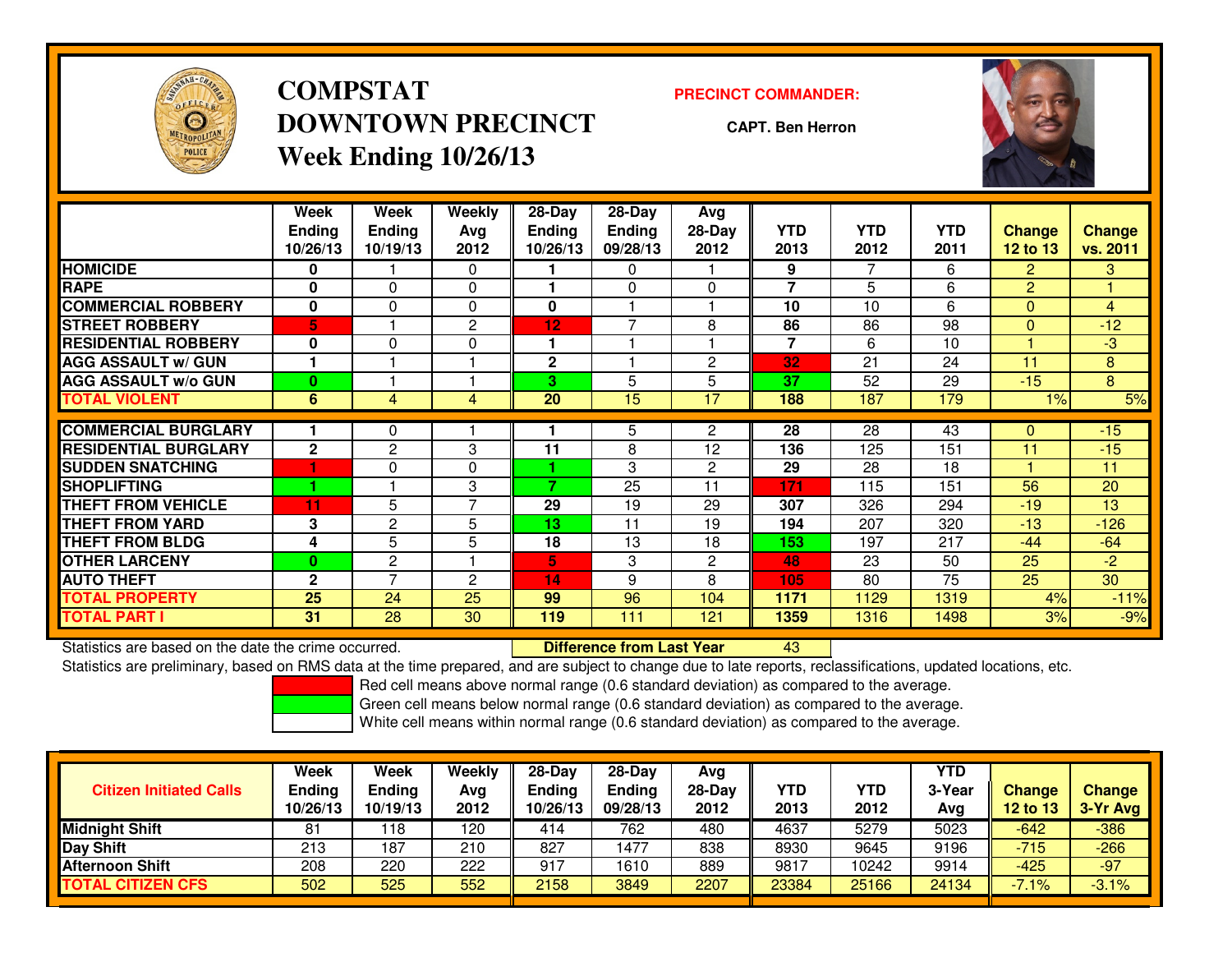

# **COMPSTATCENTRAL PRECINCT CAPT. DEVONN ADAMSWeek Ending 10/26/13**

### **PRECINCT COMMANDER:**



|                             | Week<br><b>Ending</b><br>10/26/13 | Week<br><b>Ending</b><br>10/19/13 | Weekly<br>Avg<br>2012 | $28-Day$<br>Endina<br>10/26/13 | $28-Dav$<br><b>Ending</b><br>09/28/13 | Avg<br>28-Day<br>2012 | <b>YTD</b><br>2013 | <b>YTD</b><br>2012 | <b>YTD</b><br>2011 | <b>Change</b><br>12 to 13 | <b>Change</b><br>vs. 2011 |
|-----------------------------|-----------------------------------|-----------------------------------|-----------------------|--------------------------------|---------------------------------------|-----------------------|--------------------|--------------------|--------------------|---------------------------|---------------------------|
| <b>HOMICIDE</b>             | $\bf{0}$                          | 0                                 | $\Omega$              |                                | 0                                     |                       | 8                  | 6                  | 10                 | $\overline{2}$            | $-2$                      |
| <b>RAPE</b>                 | $\bf{0}$                          | $\Omega$                          | $\Omega$              | 0                              | $\Omega$                              | 0                     | 5                  | 2                  | 8                  | 3                         | $-3$                      |
| <b>COMMERCIAL ROBBERY</b>   | $\bf{0}$                          | $\Omega$                          | 0                     | $\bf{0}$                       |                                       | $\overline{2}$        | 11                 | 14                 | 5                  | $-3$                      | 6                         |
| <b>STREET ROBBERY</b>       |                                   |                                   | $\overline{c}$        | 6                              | 6                                     | 7                     | 54                 | 70                 | 101                | $-16$                     | $-47$                     |
| <b>RESIDENTIAL ROBBERY</b>  | $\bf{0}$                          | $\Omega$                          | $\Omega$              | 0                              |                                       | 0                     | 5                  | 3                  | 5                  | 2                         | $\overline{0}$            |
| <b>AGG ASSAULT w/ GUN</b>   | $\bf{0}$                          | 3                                 |                       | 5                              | $\overline{2}$                        | 4                     | 46                 | 44                 | 41                 | 2                         | 5 <sup>1</sup>            |
| <b>AGG ASSAULT w/o GUN</b>  | $\bf{0}$                          | 2                                 |                       | 3                              | 4                                     | 3                     | 46                 | 41                 | 39                 | 5                         | $\overline{7}$            |
| <b>TOTAL VIOLENT</b>        |                                   | 6                                 | 4                     | 15                             | 14                                    | 16                    | 175                | 180                | 209                | $-3%$                     | $-16%$                    |
|                             |                                   |                                   |                       |                                |                                       |                       |                    |                    |                    |                           |                           |
| <b>COMMERCIAL BURGLARY</b>  | $\mathbf{2}$                      |                                   |                       | 9.                             | 8                                     | 4                     | 76                 | 43                 | $\overline{77}$    | $\overline{33}$           | -1                        |
| <b>RESIDENTIAL BURGLARY</b> | 12                                | 6                                 | 10                    | 32                             | 42                                    | 39                    | 371                | 413                | 470                | $-42$                     | $-99$                     |
| <b>SUDDEN SNATCHING</b>     | $\mathbf 0$                       |                                   | 0                     |                                |                                       |                       | 10                 | 10                 | 19                 | $\mathbf{0}$              | $-9$                      |
| <b>SHOPLIFTING</b>          |                                   | 3                                 |                       | 7                              | 4                                     | 4                     | 79                 | 36                 | 48                 | 43                        | 31                        |
| <b>THEFT FROM VEHICLE</b>   | 8                                 | 7                                 | 9                     | 29                             | 42                                    | 35                    | 384                | 370                | 449                | 14                        | $-65$                     |
| <b>THEFT FROM YARD</b>      | $\overline{9}$                    | 3                                 | 5                     | 28                             | 22                                    | 20                    | 187                | 230                | 379                | $-43$                     | $-192$                    |
| <b>THEFT FROM BLDG</b>      | $\overline{7}$                    | 3                                 | 3                     | 16                             | 10                                    | 12                    | 166                | 140                | 237                | 26                        | $-71$                     |
| <b>OTHER LARCENY</b>        | 1                                 | $\Omega$                          | 0                     | 4                              | 8                                     |                       | 38                 | 14                 | 25                 | 24                        | 13                        |
| <b>AUTO THEFT</b>           | $\mathbf{2}$                      | 3                                 | 3                     | 13                             | 27                                    | 12                    | 184                | 125                | 168                | 59                        | 16                        |
| <b>TOTAL PROPERTY</b>       | 42                                | 27                                | 32                    | 139                            | 164                                   | 128                   | 1495               | 1381               | 1872               | 8%                        | $-20%$                    |
| <b>TOTAL PART I</b>         | 43                                | 33                                | 36                    | 154                            | 178                                   | 145                   | 1670               | 1561               | 2081               | 7%                        | $-20%$                    |

Statistics are based on the date the crime occurred. **Difference from Last Year** 

<sup>109</sup>

Statistics are preliminary, based on RMS data at the time prepared, and are subject to change due to late reports, reclassifications, updated locations, etc.

Red cell means above normal range (0.6 standard deviation) as compared to the average.

Green cell means below normal range (0.6 standard deviation) as compared to the average.

| <b>Citizen Initiated Calls</b> | <b>Week</b><br><b>Ending</b><br>10/26/13 | Week<br>Ending<br>10/19/13 | Weekly<br>Avg<br>2012 | $28-Dav$<br><b>Ending</b><br>10/26/13 | $28-Dav$<br><b>Ending</b><br>09/28/13 | Avg<br>$28-Day$<br>2012 | <b>YTD</b><br>2013 | YTD<br>2012 | <b>YTD</b><br>3-Year<br>Avg | <b>Change</b><br>12 to 13 | <b>Change</b><br>3-Yr Avg |
|--------------------------------|------------------------------------------|----------------------------|-----------------------|---------------------------------------|---------------------------------------|-------------------------|--------------------|-------------|-----------------------------|---------------------------|---------------------------|
| <b>Midnight Shift</b>          | 97                                       | 108                        | 116                   | 413                                   | 751                                   | 463                     | 4548               | 5104        | 4881                        | $-556$                    | -333                      |
| Day Shift                      | 247                                      | -257                       | 269                   | 974                                   | 1803                                  | 1078                    | 10549              | 11975       | 10505                       | $-1426$                   | 44                        |
| <b>Afternoon Shift</b>         | 238                                      | 249                        | 291                   | 999                                   | 1883                                  | 163                     | 1368               | 12928       | 2295                        | $-1560$                   | $-927$                    |
| <b>TOTAL CITIZEN CFS</b>       | 582                                      | 614                        | 676                   | 2386                                  | 4437                                  | 2704                    | 26465              | 30007       | 27681                       | $-11.8%$                  | $-4.4%$                   |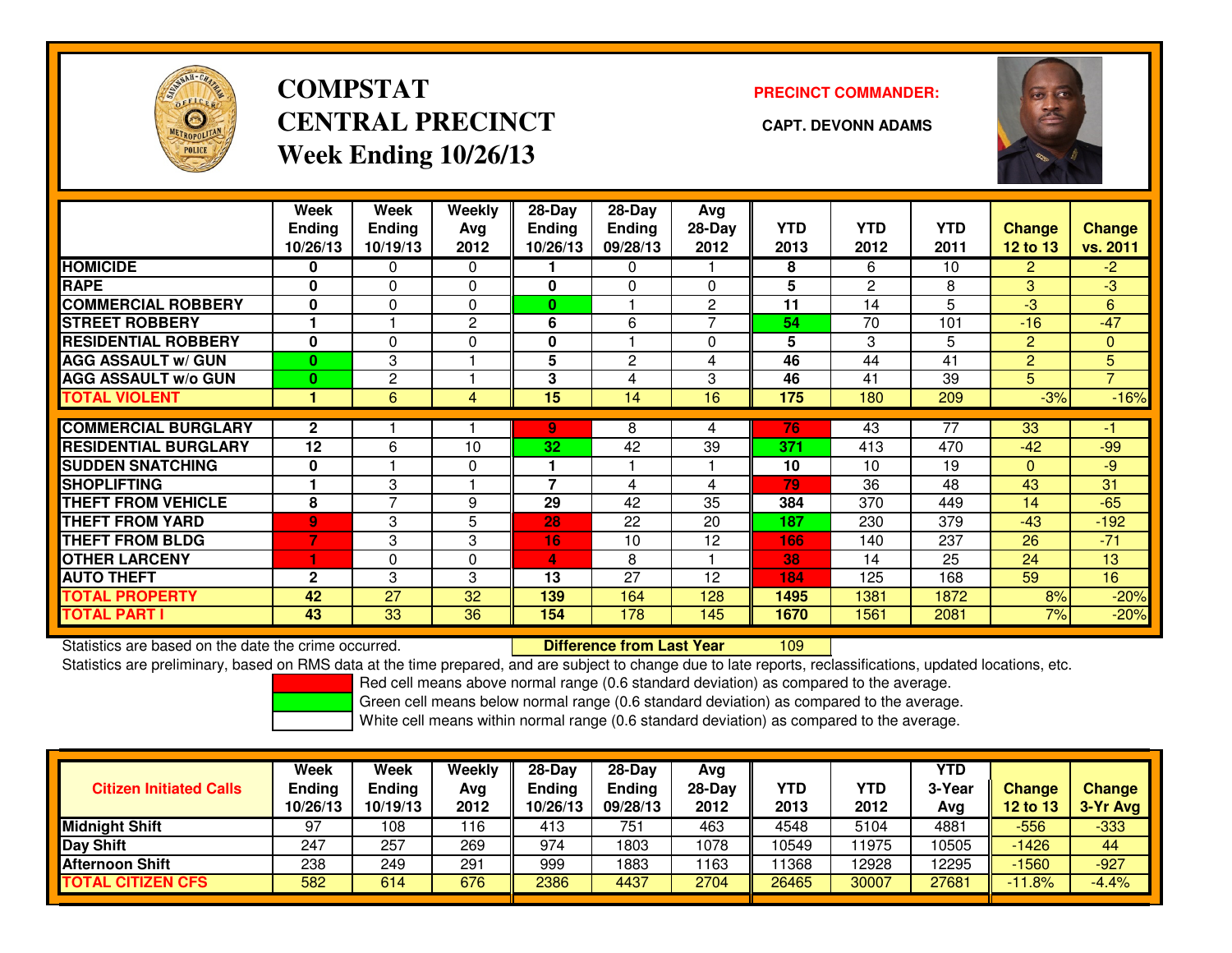

## **COMPSTAT PRECINCT COMMANDER: SOUTHSIDE PRECINCT CAPT. TERRY SHOOPWeek Ending 10/26/13**



|                             | Week<br><b>Endina</b><br>10/26/13 | Week<br><b>Ending</b><br>10/19/13 | <b>Weekly</b><br>Ava<br>2012 | $28-Day$<br>Endina<br>10/26/13 | $28$ -Day<br><b>Endina</b><br>09/28/13 | Avg<br>28-Day<br>2012 | <b>YTD</b><br>2013 | <b>YTD</b><br>2012 | <b>YTD</b><br>2011 | <b>Change</b><br>12 to 13 | Change<br>vs. 2011 |
|-----------------------------|-----------------------------------|-----------------------------------|------------------------------|--------------------------------|----------------------------------------|-----------------------|--------------------|--------------------|--------------------|---------------------------|--------------------|
| <b>HOMICIDE</b>             |                                   | 0                                 | 0                            |                                | 0                                      | 0                     | 4                  |                    | 3                  | 3                         |                    |
| <b>RAPE</b>                 |                                   |                                   | 0                            | 5                              |                                        | $\Omega$              | 9                  | 4                  |                    | 5                         | $\overline{2}$     |
| <b>COMMERCIAL ROBBERY</b>   | 0                                 | $\Omega$                          |                              |                                | 2                                      | 3                     | 16                 | 31                 | 18                 | $-15$                     | $-2$               |
| <b>ISTREET ROBBERY</b>      | 3                                 | 2                                 |                              | 6                              | 3                                      |                       | 29                 | 45                 | 49                 | $-16$                     | $-20$              |
| <b>RESIDENTIAL ROBBERY</b>  | $\bf{0}$                          | $\Omega$                          | $\Omega$                     |                                | 3                                      |                       | 8                  | 10                 | 10                 | $-2$                      | $-2$               |
| <b>AGG ASSAULT w/ GUN</b>   | $\bf{0}$                          | 0                                 | 0                            |                                | $\overline{c}$                         |                       | 12                 | 12                 | 10                 | $\Omega$                  | $\overline{2}$     |
| <b>AGG ASSAULT w/o GUN</b>  | 0                                 |                                   |                              |                                | $\Omega$                               | $\overline{c}$        | 24                 | 26                 | 22                 | $-2$                      | $\overline{2}$     |
| <b>TOTAL VIOLENT</b>        | 5                                 | 4                                 | 3                            | 16                             | 11                                     | 12                    | 102                | 129                | 119                | $-21%$                    | $-14%$             |
|                             |                                   |                                   |                              |                                |                                        |                       |                    |                    |                    |                           |                    |
| <b>COMMERCIAL BURGLARY</b>  | 0                                 | 0                                 |                              | 2.                             | 5                                      | 6                     | 47                 | 59                 | 37                 | $-12$                     | 10                 |
| <b>RESIDENTIAL BURGLARY</b> | 5.                                | $\overline{c}$                    | 8                            | 34                             | 26                                     | 31                    | 326                | 307                | 272                | 19                        | 54                 |
| <b>SUDDEN SNATCHING</b>     | н                                 |                                   | 0                            | 2                              |                                        |                       | 10                 |                    | 5                  | 3                         | 5                  |
| <b>SHOPLIFTING</b>          | 20                                | 12                                | 14                           | 73                             | 60                                     | 57                    | 606                | 599                | 653                | $\overline{7}$            | $-47$              |
| <b>THEFT FROM VEHICLE</b>   | 5                                 | 5                                 | 8                            | 19                             | 21                                     | 33                    | 292                | 328                | 292                | $-36$                     | $\Omega$           |
| <b>THEFT FROM YARD</b>      | 3                                 |                                   | 3                            | 13                             | $\overline{7}$                         | 13                    | 91                 | 152                | 156                | $-61$                     | $-65$              |
| <b>THEFT FROM BLDG</b>      | 8                                 | 2                                 | 5                            | 25                             | 14                                     | 19                    | 211                | 215                | 238                | $-4$                      | $-27$              |
| <b>OTHER LARCENY</b>        | 1                                 | 3                                 | $\Omega$                     | 5                              | 4                                      | $\mathbf{2}$          | 47                 | 24                 | 34                 | 23                        | 13                 |
| <b>AUTO THEFT</b>           | $\bf{0}$                          |                                   | 3                            | 7                              | 4                                      | 13                    | 95                 | 140                | 112                | $-45$                     | $-17$              |
| <b>TOTAL PROPERTY</b>       | 43                                | 27                                | 43                           | 180                            | 142                                    | 173                   | 1725               | 1831               | 1799               | $-6%$                     | $-4%$              |
| <b>TOTAL PART I</b>         | 48                                | 31                                | 46                           | 196                            | 153                                    | 185                   | 1827               | 1960               | 1918               | $-7%$                     | $-5%$              |

Statistics are based on the date the crime occurred. **Difference from Last Year** 

-133

Statistics are preliminary, based on RMS data at the time prepared, and are subject to change due to late reports, reclassifications, updated locations, etc.

Red cell means above normal range (0.6 standard deviation) as compared to the average.

Green cell means below normal range (0.6 standard deviation) as compared to the average.

| <b>Citizen Initiated Calls</b> | Week<br><b>Ending</b><br>10/26/13 | Week<br><b>Ending</b><br>10/19/13 | Weekly<br>Avg<br>2012 | $28-Day$<br>Ending<br>10/26/13 | 28-Dav<br><b>Ending</b><br>09/28/13 | Avg<br>$28-Dav$<br>2012 | YTD<br>2013 | YTD<br>2012 | <b>YTD</b><br>3-Year<br>Avg | <b>Change</b><br>12 to 13 | <b>Change</b><br>3-Yr Avg |
|--------------------------------|-----------------------------------|-----------------------------------|-----------------------|--------------------------------|-------------------------------------|-------------------------|-------------|-------------|-----------------------------|---------------------------|---------------------------|
| <b>Midnight Shift</b>          | 79                                | 84                                | 91                    | 322                            | 673                                 | 363                     | 3624        | 4122        | 3873                        | -498                      | $-249$                    |
| Day Shift                      | 264                               | 255                               | 239                   | 993                            | 1824                                | 956                     | 10055       | 11389       | 10505                       | $-1334$                   | -450                      |
| <b>Afternoon Shift</b>         | 229                               | 257                               | 253                   | 1028                           | 742                                 | 1012                    | 10312       | 1358        | 10821                       | $-1046$                   | $-509$                    |
| <b>TOTAL CITIZEN CFS</b>       | 572                               | 596                               | 583                   | 2343                           | 4239                                | 2330                    | 23991       | 26869       | 25199                       | $-10.7%$                  | $-4.8%$                   |